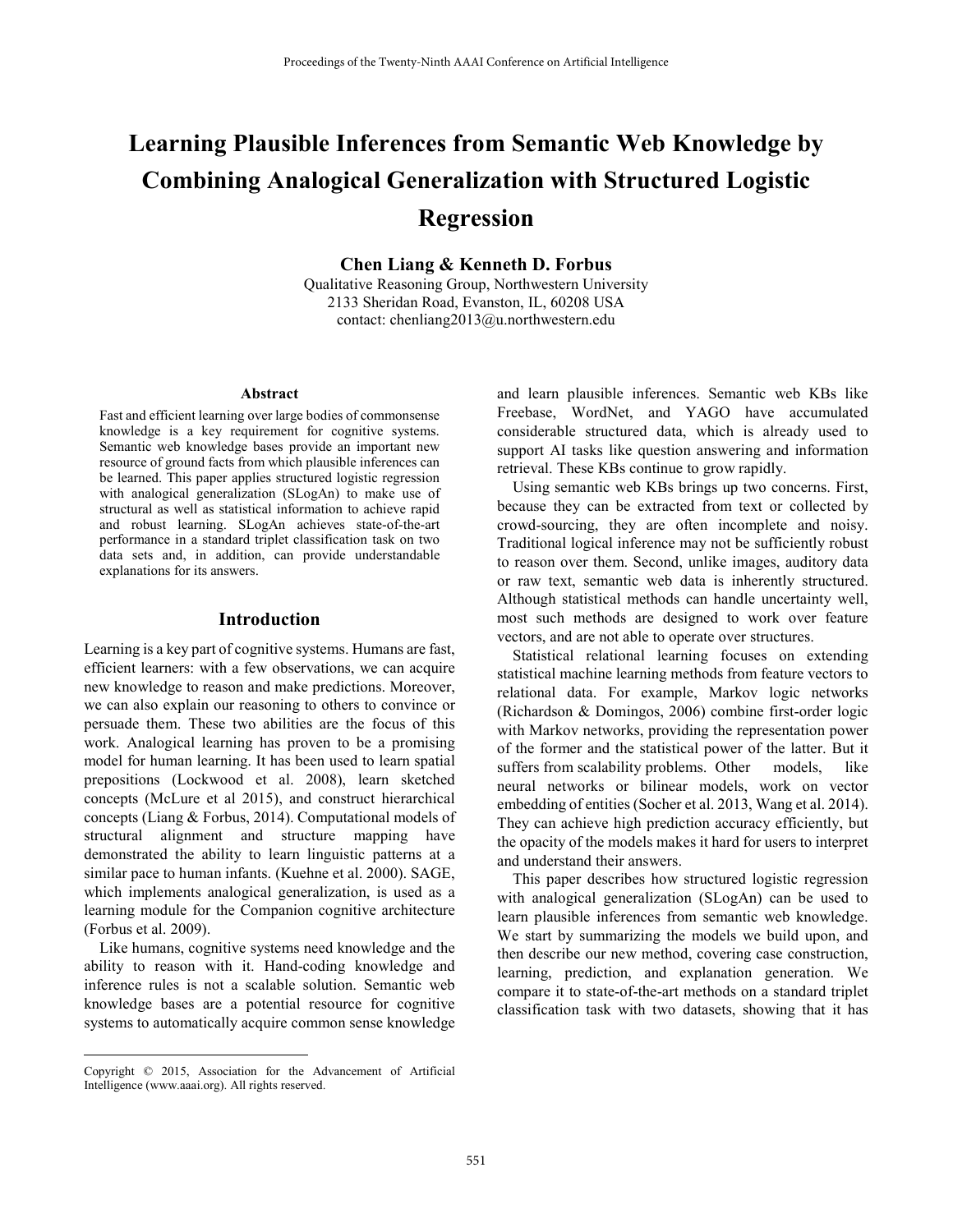competitive performance, and, at the same time, can provide understandable explanations for its answers.

## **Background**

We assume Gentner's (1983) structure-mapping theory. Our model is built upon the Sequential Analogical Generalization Engine (SAGE; McLure et al. 2010), which in turn uses the Structure-Mapping Engine (Falkenhainer et al. 1989) for analogical comparison and MAC/FAC (Forbus et al. 1995) for analogical retrieval. We start with SME since it is the most fundamental. SME takes as input two structured representations, a *base* and *target*, and produces one or more mappings. Each mapping provides a set of correspondences (i.e. what goes with what), a structural evaluation score which provides an overall estimate of match quality, and candidate inferences. We refer to the similarity score of a mapping as NSIM(base,target), which is normalized to [0,1] by dividing the raw score by the mean of the self-scores of the base and target<sup>1</sup>. Forward candidate inferences go from base to target, reverse candidate inferences go from target to base. MAC/FAC takes as input a case library, which is a set of structured descriptions, and a probe, which is a structured description. It returns one or more approximations to the most similar case in the case library, using a two-stage process that enables it to scale to large case libraries. The first stage uses a flattened version of the relational structure of cases, called *content vectors*, whose dimensions are proportional to the weighted number of occurrences of each predicate in a description. The dot product of two content vectors is an estimate of SME's structural evaluation score for the structured representations, making it a useful coarse filter. Both SME and MAC/FAC have been used to model a variety of psychological phenomena.

 SAGE maintains, for each concept, a *generalization context*. A generalization context has a trigger, which is used to test whether or not an incoming example should be added to it. (An incoming example might satisfy multiple triggers, and hence be processed by several generalization contexts.) Each generalization context maintains a set of *generalizations* and a set of *unassimilated examples*. (Either of these sets might be empty, and both are initially.) Generalizations are also structured representations, but associated with their statements are probabilities, based on the number of times facts that align with them are found in examples that are part of that generalization.

 Every time a new example is added, SAGE uses MAC/FAC to retrieve up to three examples or generalizations, based on whatever is the most similar to the new example. If nothing is retrieved, or the similarity to the

 $\overline{a}$ 

returned item is less than an *assimilation threshold*, the new example is stored as is. Otherwise, if the returned item is a generalization, the new example is assimilated into it. If the returned item is a previously unassimilated example, then the two are combined into a new generalization.

 The assimilation process increments frequency counts associated with each statement, based on whether or not something in the example aligned with it. For a new generalization, such facts are always either 1.0 (in both) or 0.5. If, for example, one black cat and two grey cats had been seen, then P[(primaryObjectColor *<GenEnt>* Black)]  $= 1/3$ . Facts whose probabilities drop too low are pruned, for efficiency. Importantly, these generalizations do not have logical variables: When non-identical entities are aligned, as in the cats example, a new arbitrary individual (called *<GenEnt>* above) is constructed to stand for the aligned individuals, with its characteristics being determined by the set of statements in the generalization that constrain it.

 In most semantic web KBs, knowledge is stored in the triplet format: "entity relation entity". Since there are only binary relations, it can be seen as a labeled, directed graph. Each entity is a node, and each triplet between two entities is an edge labeled with the relation. Semantic web KBs have been used in a variety of tasks, including triplet classification. Given triplets extracted from a KB, the system should learn to distinguish correct triplets like "Obama nationality USA" from incorrect ones like "Obama nationality Kenya". Then, the learned model is tested on a holdout test set, with performance measured by classification accuracy.

## **Method**

We extend analogical generalization with structured logistic regression to make use of the structural as well as the statistical information in the semantic web KB. The goal is to learn what kinds of inferences are plausible. For example, when learning about relation "nationality", we are not learning what people from different countries look like. Instead, we are learning about how to infer a person's nationality. One possible inference might be "this person comes from Chicago, and I know several people from Chicago. What are their nationalities?"

#### **Case construction by path-finding**

The first step is to prepare the input data. Analogical comparison and generalization work on cases. For this task, cases contain structured information about particular triplets. The idea is to include enough information to enable the

<sup>&</sup>lt;sup>1</sup>The mapped representations are subsets of both base and target, so its score is lower than either of their self-scores.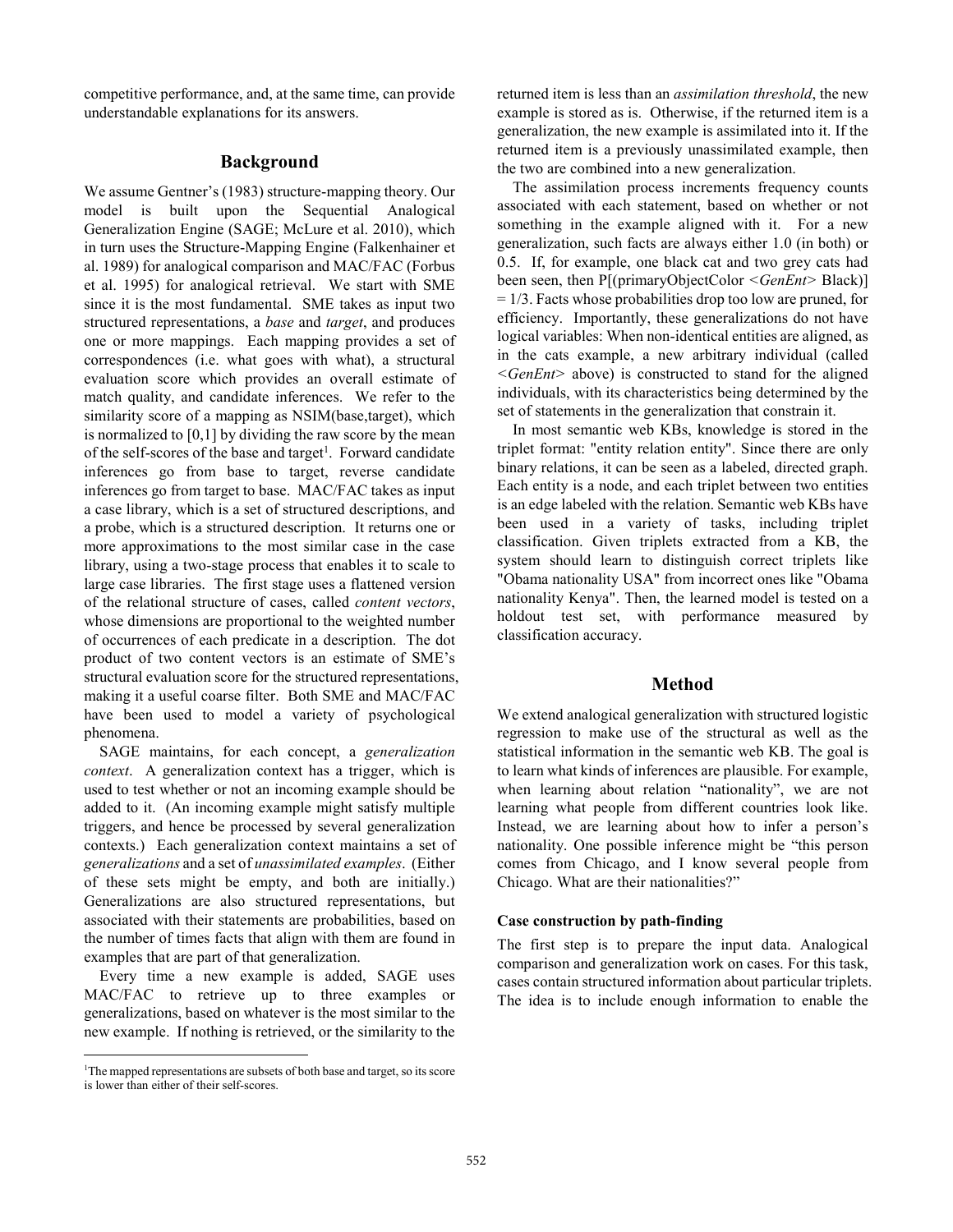

*queries. Natural language generation (dashed lines) is not yet implemented.*

system to distinguish correct from incorrect triplets, while limiting the size of the cases for the sake of efficiency and to reduce the number of irrelevant matches.

 As discussed above, a semantic web KB can be viewed as a graph. We use path-finding as a heuristic to pick relevant facts for case construction. For example, when we want to create a case for a triplet with A and B as head and tail entities, we use depth-first-search to find paths between them and put all the facts along the paths found into the case. In a large scale and highly connected knowledge base, an exhaustive search will be prohibitive, so we use limits on branching factor and search depth to randomly select parts of the search tree to explore.

 These two thresholds control the tradeoff between information and efficiency. The larger the branching factor, the more information is in the case, and the larger the search depth, the more distant are the relationships between the two entities that can be found. The bound on branching factor is applied to each type of relation separately. For example, if we hit the entity "Chicago" in the search, and it has a "location" relation with 100 people and a "place of birth" relation with 10 people and the upper limit is 20, we randomly select 20 of the 100 Chicagoans to explore, and use all of the 10 people born in Chicago to explore, because the number is less than 20.

 The intuition is that the facts we use to infer a relation will be represented by a small number of fixed paths between the entities in the case. In other words, if some relation holds

between two entities, they are likely to be indirectly related to each other in some other ways.

 Since there are only positive examples in the original dataset, we corrupt the correct triplets by changing their tail entities to wrong ones to get negative examples, just like Socher et al. (2013) did. We treat the training set as our knowledge base, and create cases from it. With just a few cases, SLogAn is able to learn plausible inferences. For the triplet classification task, we used only 10 positive and 10 negative examples for each relation.

## **Analogical generalization: structural alignment for template learning**

The second step is to decide what to include in the inference, i.e., learning a template for the inference. This is done by SAGE. As outlined above, SAGE can create generalizations by comparing examples and compressing them into one prototype. A generalization works as a template for an inference. It is trivial to compare feature vectors because they all share the same dimensions, but it takes some effort to find the best way to align structured representations of examples and compress them into one structurally consistent template that summarizes the facts. SME does this job by finding the best structural alignment with systematicity as main criterion and several constraints to ensure structural consistency. We also require the head entity and tail entity of one triplet to be respectively matched to those of the other triplet in the mapping to make sure they are the focus of the template. Note that, unlike the way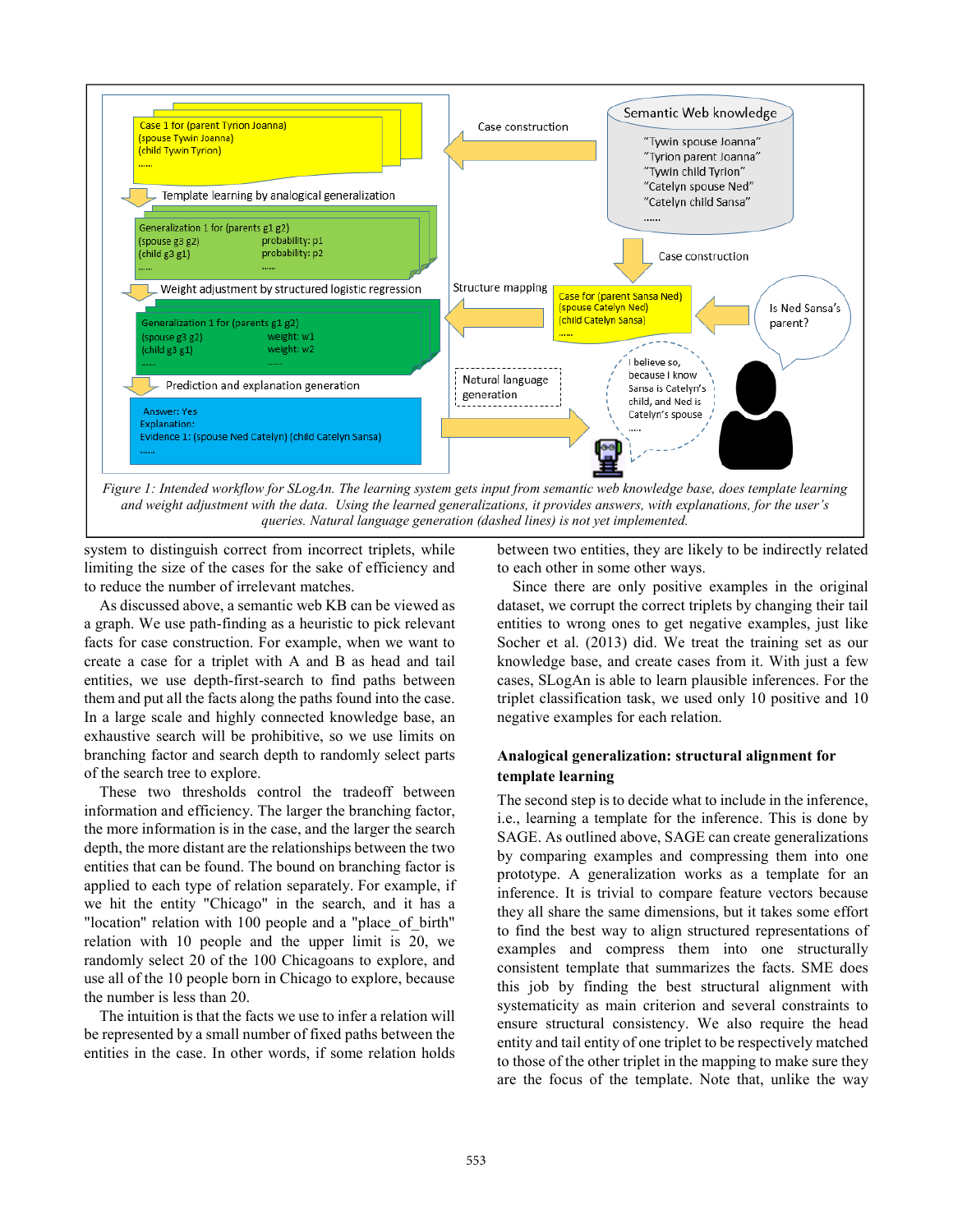Explanation for (taufaahau\_tupou\_iv ethnicity tongans):

Evidence 1: (taufaahau tupou iv parents viliami tungi mailefihi) (viliami tungi mailefihi ethnicity tongans)

Evidence 2: (viliami\_tungi\_mailefihi children taufaahau\_tupou\_iv) (viliami\_tungi\_mailefihi ethnicity tongans)

Evidence 3: (taufaahau tupou iv nationality tonga) (george tupou i of tonga nationality tonga) (george tupou i of tonga ethnicity tongans) comment: I believe Taufa'ahau Tupou IV's ethnicity is Tongan, because I know his parent's ethnicity is Tongan, and I remember a person from the same country as him, whose ethnicity is also Tongan.

Explanation for (qusay hussein parents saddam hussein):

Evidence 1: (qusay\_hussein parents sajida\_talfah) (uday\_hussein parents sajida\_talfah) (uday\_hussein parents saddam\_hussein)

Evidence 2: (qusay\_hussein parents sajida\_talfah) (uday\_hussein parents sajida\_talfah) (saddam\_hussein children uday\_hussein)

Evidence 3: (qusay\_hussein parents sajida\_talfah) (saddam\_hussein spouse sajida\_talfah)

comment: I believe Saddam is Qusay's parent, because I know Saddam is Qusay's sibling Uday's parent and Qusay's parent Sajida's spouse.

Explanation for (vuk\_stefanovic\_karadzic religion serbian\_orthodox\_church):

Evidence 1: (vuk\_stefanovic\_karadzic ethnicity serbs) (gavrilo\_princip ethnicity serbs) (gavrilo\_princip religion serbian\_orthodox\_church)

Evidence 2: (vuk\_stefanovic\_karadzic ethnicity serbs) (zoran\_in\_ic ethnicity serbs) (zoran\_in\_ic religion serbian\_orthodox\_church)

Evidence 3: (vuk stefanovic karadzic ethnicity serbs) (alexander i of yugoslavia ethnicity serbs) (alexander i of yugoslavia religion serbian\_orthodox\_church)

comment: I believe Vuk Stefanovic Karadzic's religion is the Serbian orthodox church, because I can recall several persons with the same ethnicity, whose religion is the Serbian orthodox church.

*Figure 2: Examples of explanations and comments: with only ground facts and no prior knowledge about the relations, the system learns to make inference about them with high accuracy and provide the explanations for its answers. The comments are generated manually.* 

SAGE is usually used, we first created generalizations with positive examples only, and then add negative examples to these generalizations so that they contain facts from positive as well as negative examples. In this way, some facts could contribute negatively to the target relation. For example, if I know that B is A's parent, then A cannot be B's parent. Although that fact never appears in a positive example, it is still a critical fact to consider in the inference.

 Using multiple generalizations together as one template has strong expressive power. Learning plausible inferences is similar to learning the concept of the target relation. A concept can be represented by several generalizations in a generalization context, which is analogous to a disjunctive normal form. Each generalization can be seen as a conjunction of facts inside it. Facts with negative weights play the role of negations. Combining multiple generalizations forms a disjunctive representation of the concept. If we also combine the generalizations with structured logistic regression, the model can be seen as a structured 2-layer neural network. Each generalization plays the role of a logistic unit, but the weight vector of the unit in standard neural network is changed to a structured template with associated weights to handle structured input instead of feature vectors. Correspondingly, the dot-product operation to activate a unit in standard neural network is replaced with a structure mapping process. In this triplet classification task, although multiple generalizations can help in accuracy, we did not use them for the sake of efficiency.

## **Structured logistic regression: structure mapping and gradient descent for weight adjustment**

The third step is to learn how much each fact in the template supports or contradicts the target relation. Each expression

in the template is associated with a weight measuring its positive support. So if a fact contradicts the target relation, it gets a negative score. We use the probability of each fact as an initial value for its weight. To further adjust the weights, we propose *structured logistic regression*, which is an extension of logistic regression from feature vectors to structured cases by combining it with structure mapping.

Structured logistic regression works as follows. Given an example, we compare it to the generalization with SME. With the resulting mapping, we compute the prediction score of the example being a positive example with

$$
p=\frac{1}{1+e^{-s}}
$$

where  $s$  is the similarity score computed by SME. Then, we use cross entropy to define the prediction error and L1 regularization to promote sparsity in weights for better explanation generation:

$$
J = -\sum_{i=0}^{n} [(1 - y_i) \log(1 - p_i) + y_i \log(p_i)] + \alpha \sum_{j=1}^{m} |w_j|
$$

 $n$  and  $m$  are the number of examples and facts in the generalizations respectively.  $y_i$  and  $p_i$  are the label (1 for positive, 0 for negative) and prediction score of the *i*th example.  $\alpha$  controls the strength of the regularization. Since this error depends on similarity score and similarity score depends on the weights, we can calculate the derivate of the error with respect to the weights and do gradient descent on them. The prediction error on the validation set is used to decide when to stop the weight adjustment.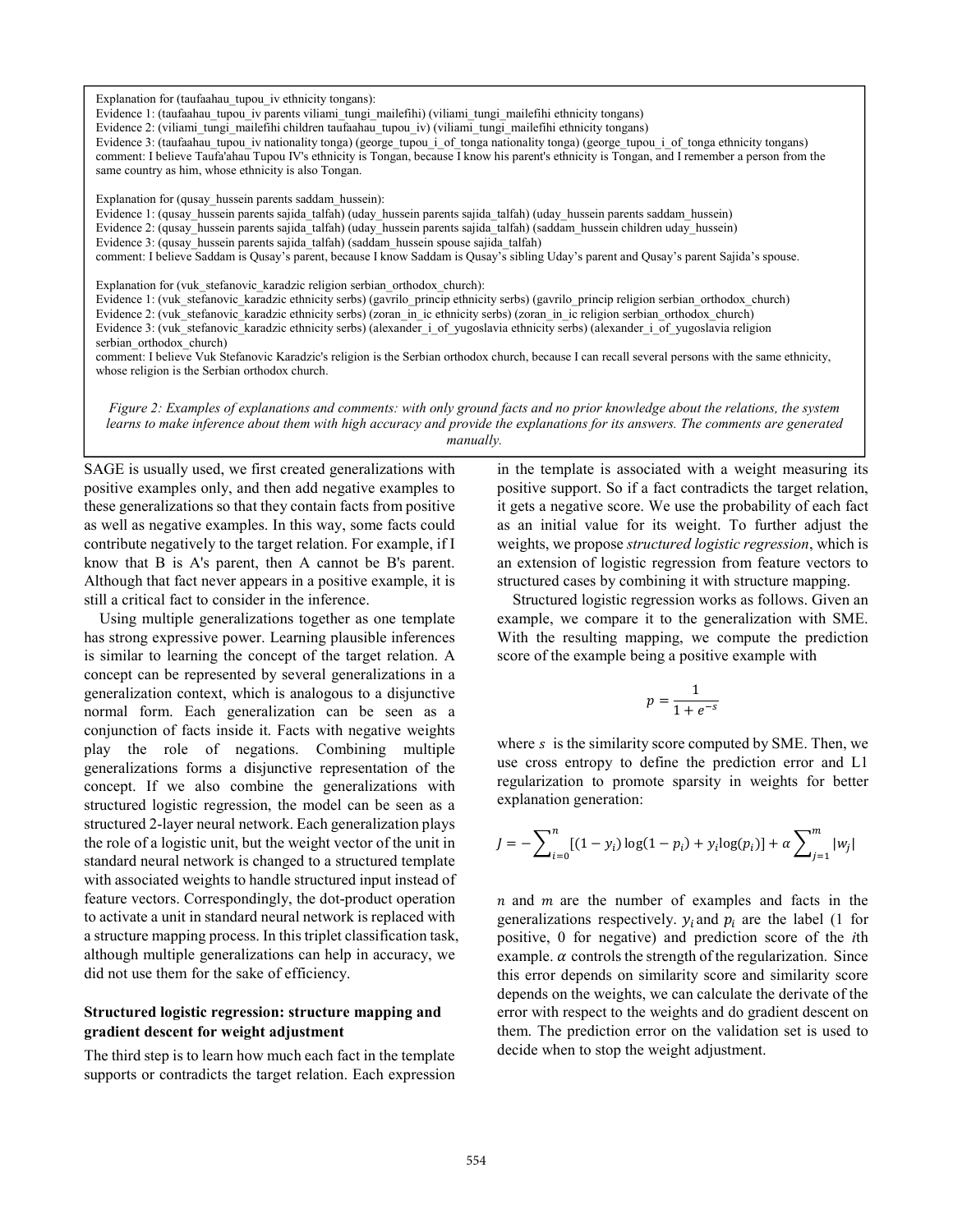# **Prediction and explanation generation by finding most weighted paths**

After training, the model has learned to assign high scores to the positive examples and low scores to the negative examples. We use the validation set to decide the criterion  $c$ . When the score is larger than  $c$ , the model predicts true, otherwise it predicts false.

Explanations are representations of one's own reasoning which can be understood by others. Since SLogAn uses the structured representation directly, it is more interpretable for the user. By finding the highest weighted paths, we could provide understandable explanations. The intuition here is that each path between two entities represents one inference chain. From the weights, we can know whether a given inference chain supports or contradicts the target relation, and how important it is. Given a path between the two entities in the query triplet, we use the average weight of the facts along this path as its weight. Then, we rank the paths with the absolute value of their weights. Finally, we pick several paths on the top as the explanation for the answer. To make the explanation clearer to the user, we use L1 regularization to induce sparsity in the weight adjustment, so that it prefers a few high weights rather than many low weights, in other words, it provides a few strong pieces of evidence rather than many weak pieces of evidence.

# **Experiment**

To test it, we compare SLogAn's performance to state-ofthe-art performance on the triplet classification task. The datasets were collected by Socher et al. (2013). One dataset contains triplets from Freebase consisting of 13 relations and 38,696 entities, the other dataset, from WordNet, consisting of 11 relations and 75,043 entities. More information about the number of triplets in training, validation and test sets is shown in Table 1.

|      | Datasets   #Relations   #Entities   #Train |        |                 | $\#$ Validation   $\#$ Test |        |
|------|--------------------------------------------|--------|-----------------|-----------------------------|--------|
| WN11 |                                            | 38.696 | $112,581$ 2.609 |                             | 10,544 |
| FB13 | 13                                         | 75,043 | $316,232$ 5,908 |                             | 23,733 |

#### *Table 1: Statistics of WordNet and Freebase datasets*

 As for the hyperparameters, the limit on branching factor is 20 and the search depth is 3 for FB13 and 5 for WN11, which is chosen based on run time limit. (On average, one entity in FB13 has  $316232/75043 \approx 4.2$  outgoing triplets, while the same number is  $112581/38696 \approx 2.9$  in WN11, so the search depth is lower on FB13.) For each relation, we randomly select 10 triplets as positive examples, and create their corresponding negative examples as training data. The regularization parameter  $\alpha$  is set to 0.01, which is decided by prediction error on validation set.

 Other methods have been tested on exactly the same datasets, making the results useful for comparison. Table 2 shows accuracy performances from Wang et al (2014). SLogAn is 2nd on WN11 and FB13, and no method consistently outperforms it on both datasets. Thus our method performs at a level that is competitive with the stateof-the-art. Other approaches have not provided information concerning statistical significance, so we will not be able to compare that against them. The difference between SLogAn and chance is statistically significant with  $p < 0.001$ . Prediction accuracies of different relations are shown in Table 3. SLogAn learns from the data collected by pathfinding during case construction, so its performance drops on relations like "similar to" because it is hard to find a path

| Model                 | WordNet11 | Freebase13 |
|-----------------------|-----------|------------|
| Distance Model        | 53.0      | 75.2       |
| Hadamard Model        | 70.0      | 63.7       |
| Single Layer Model    | 69.9      | 85.3       |
| <b>Bilinear Model</b> | 73.8      | 84.3       |
| Neural Tensor Network | 70.4      | 87.1       |
| TransH                | 78.8      | 83.3       |
| SLogAn                | 75.3      | 85.3       |

| Table 2: Triplet classification accuracy (%) of different models |  |  |
|------------------------------------------------------------------|--|--|
|                                                                  |  |  |

in the KB between entities like "adamant 1" and "physiologist 1", although they are "similar to" each other.

 The results provided by other methods are opaque to users. Since they are based on vector embedding, they cannot easily explain why they make certain predictions. In contrast, we work on the structured data directly. From the

| WordNet11               | accuracy | Freebase13     | accuracy |
|-------------------------|----------|----------------|----------|
| has instance            | 74.5     | gender         | 85.9     |
| type of                 | 76.9     | nationality    | 94.6     |
| member meronym          | 75.8     | profession     | 81.4     |
| member holonym          | 74.2     | institution    | 79.4     |
| part of                 | 72.0     | cause of death | 76.9     |
| has part                | 73.5     | religion       | 82.2     |
| subordinate instance of | 81.7     | ethnicity      | 87.9     |
| domain region           | 69.9     |                |          |
| synset domain topic     | 76.0     |                |          |
| similar to              | 50.0     |                |          |
| domain topic            | 69.0     |                |          |

#### *Table 3: Triplet classification accuracy (%) of different relations*

explanation the model provides, the user is able to see how its reasoning works. Examples of explanations are shown in Figure 2. Note that unfamiliar examples are intentionally chosen to show how explanations help with human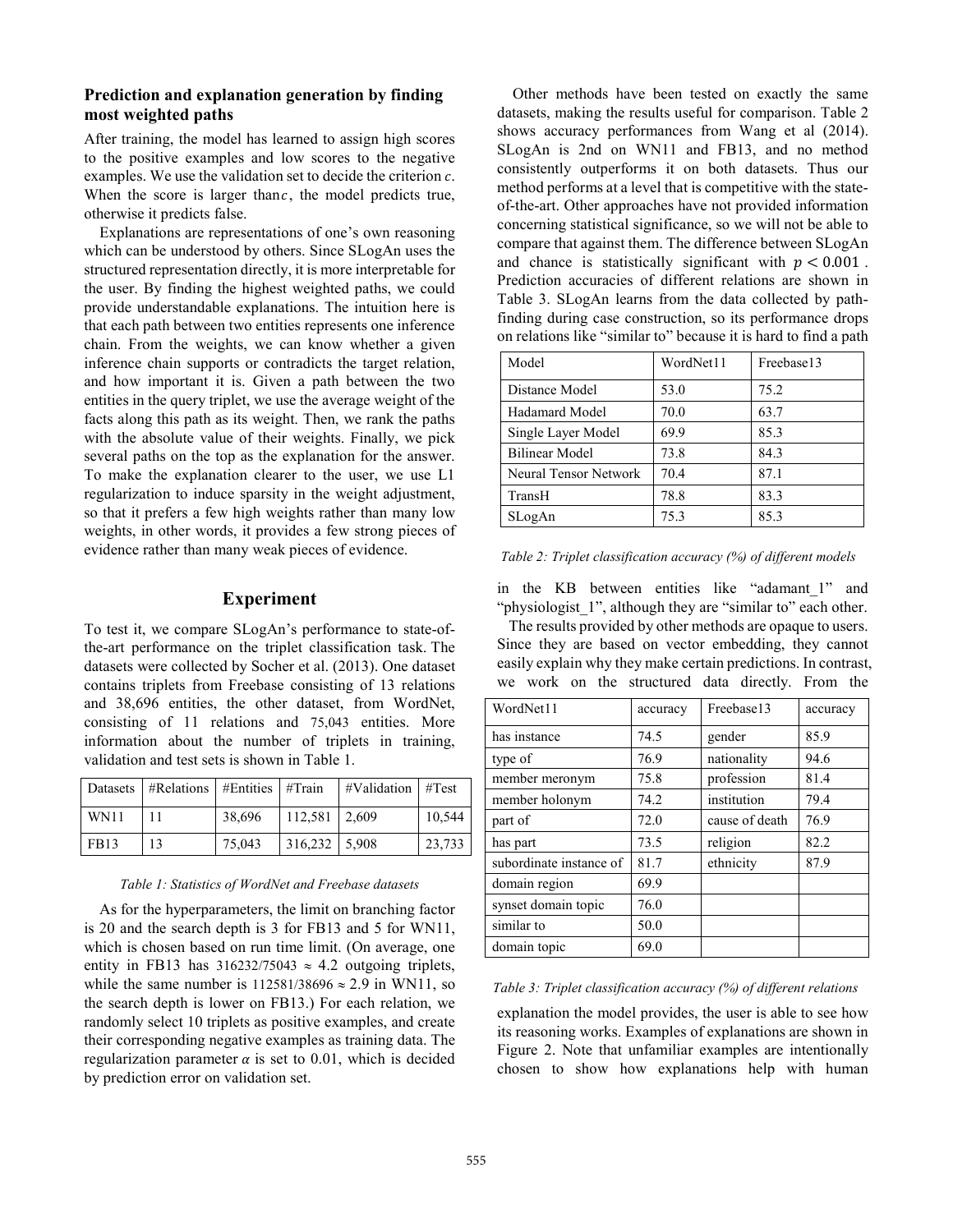validation of the results and increase trust in prediction: even without explanations, familiar examples are easy for people to validate. We used the top 3 most weighted paths as the explanation for each example.

## **Discussion**

SLogAn learned plausible inferences from semantic web knowledge to achieve competitive performance to state-ofthe-art methods on the triplet classification task, and, moreover, provides understandable explanations. These two abilities would make a cognitive system more autonomous and independent because it does not need to be told about everything it will be asked for, and more trustworthy and helpful because it can explain its answer to the user.

 For example, when asked about "is Taufa'ahau Tupou IV's ethnicity Tongan?", even though the system is not told about this fact or how to infer one's ethnicity, it can learn it from several examples it knows of the relation "ethnicity" and makes a prediction based on its knowledge of Taufa'ahau Tupou IV and Tongan with reasonable accuracy. If the users are only provided with the answer, they have to decide whether to believe it or not based on their trust of the system. However, if the system could say, "I believe Taufa'ahau Tupou IV's ethnicity is Tongan, because I know his parent's ethnicity is Tongan, and I remember a person with the same nationality whose ethnicity is also Tongan", it is easier to convince the users when the system is correct, and alert them when the system is wrong. It would make cooperation more efficient and natural, by reducing the labor of human validation.

## **Related work**

Many vector embedding based methods have been tested on the triplet classification tasks. Socher et al. (2013) and Wang et al. (2014) are the most recent and have the best performance. Their models are quite different from ours. They learn vector representations for the entities and parameterization (translation or tensor) for each relation that implicitly encode the knowledge about them. During training, they created negative examples for every triplet in the training set and train on all of them. In contrast, SLogAn only randomly selects a few triplets and creates cases and corresponding negative examples for them. Instead of implicit encoding of knowledge with vector embedding, we use the structured knowledge directly and learn generalizations that explicitly encode valid inferences. This gives our model interpretability. Moreover, SLogAn can learn each relation separately, while theirs have to learn all the relations together.

 Several previous efforts have used path-finding for relational learning. Sharma & Forbus (2010) used higherorder knowledge about relations and reinforcement learning

to construct plausible inference patterns, whereas SLogAn is learning from purely ground facts. Integrating these methods could prove valuable. Richards & Mooney (1992) uses path-finding to find candidate clauses for learning firstorder rules, but it was computationally expensive. Lao et al. (2011) used limited-length path-finding in NELL knowledge base to create features and do logistic regression with them. As is discussed above, SLogAn can use multiple generalizations to handle disjunctive concepts, and thus has more expressive power. Also note that SLogAn can potentially work with other case construction methods as long as they provide structured representations of relevant information.

 Structural logistic regression (Popescul & Ungar, 2003) generates features by propositionalizing first-order rules learned by inductive logic programming, and uses logistic regression with these features for classification. Relational logistic regression (Kazemi et al. 2014) uses logistic regression to learn weights for first-order formulae in defining the conditional probability of a new relation given those formulae. Their ways of adding the counts of certain facts as features are possible improvements for the current model. Although the triplet classification task only deals with binary relations, SLogAn has the ability to deal with higher arity and high-order relations because it builds on SME and SAGE, which can handle them. Halstead & Forbus (2005) takes a similar approach to this work. They used SAGE to generate probabilistic generalizations to turn structured cases into features and built a Bayesian network on top of them to make predictions.

 Deductive systems like Cyc and SHAKEN (Clark et al. 2001) can also provide explanations, but those explanations tend to be narrow and deeply nested, whereas the explanations produced by our current system are broad and shallow, more akin to explanations found in evidential reasoning arenas (e.g. intelligence analysis). Extensions to handle deeper nested inference by adding more levels to the current system are interesting, and will be crucial for learning more complex yet still interpretable models for prediction.

#### **Conclusion and future work**

This work shows that analogical generalization and structure mapping can be combined with statistical machine learning methods to achieve state-of-the-art performance on a standard task, while preserving interpretability. It enables cognitive systems to learn from structured data, e.g. semantic web resources, to do reasoning with what they have learned, and to explain their reasoning to the user.

 We plan to explore several future directions. First, semantic web knowledge typically contains only binary relations involving entities. However, SME and SAGE are